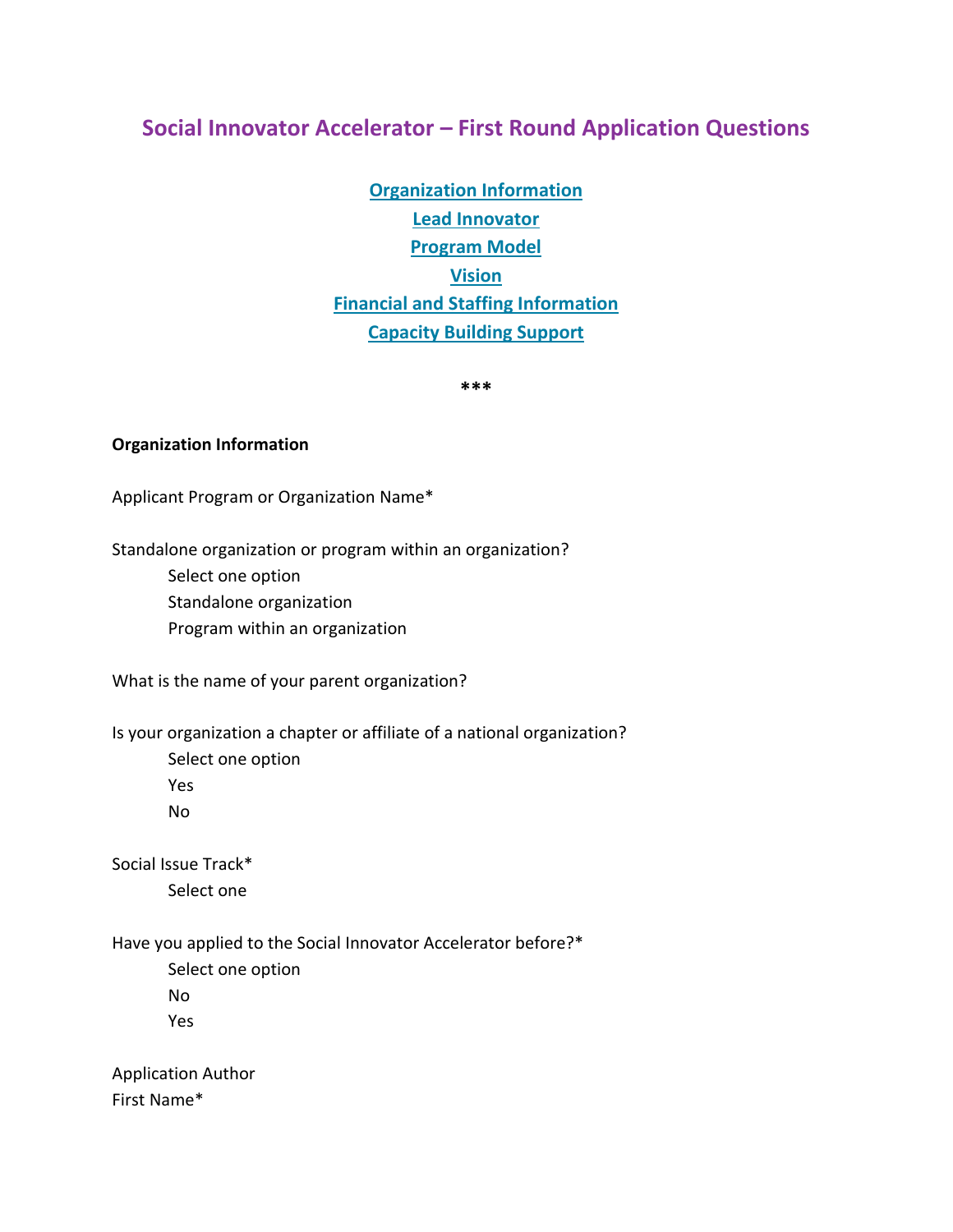Last Name\* Title\* Email Address\*

Organization Address\*

Date Organization/Program Founded\*

Please upload your organization's 501c(3) or fiscal agent documentation\* [file upload]

Website\* Facebook Twitter Instagram

Social Media - feel free to share links to any other platforms where you share information and news

Organization Contact Information

Director/CEO First Name\* Last Name\* Title\* Work Phone\* Cell Phone Email Address\*

When did the Director/CEO start working with the organization?

Do you have a secondary contact?\*

The secondary contact should be someone that might be involved with the SIF process should your organization be selected, e.g. the program director, development director, etc.

Select one option

No

Yes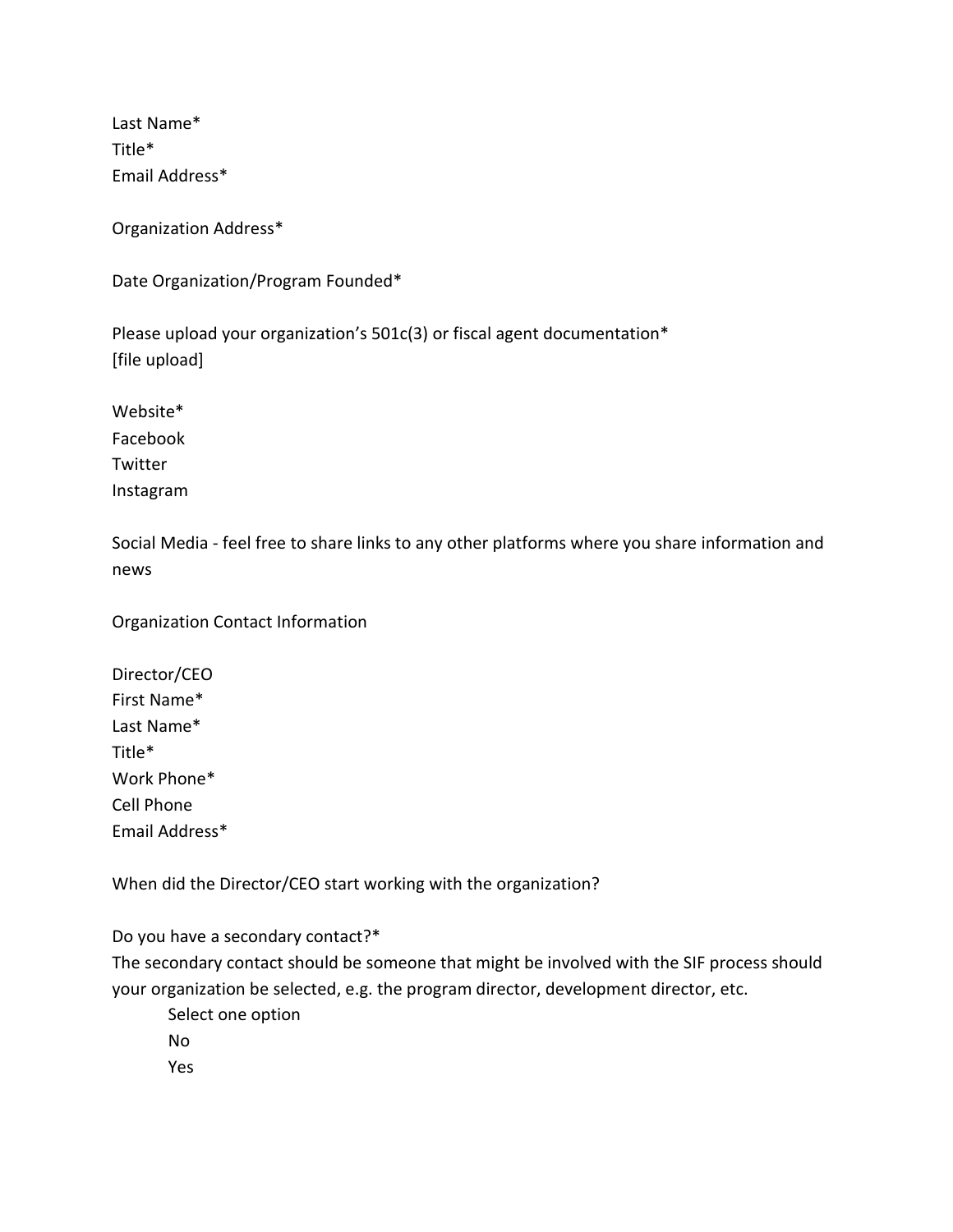First Name\* Last Name\* Title\* Work Phone\* Cell Phone Email Address\*

#### <span id="page-2-0"></span>**Lead Innovator**

The Lead Innovator should be the leader of the program or organization and will be expected to attend all Social Innovation Forum sessions and to present on behalf of their organization at the Social Innovator Showcase in May 2023.

Who is your organization's lead innovator?\*

Select one option Director/CEO Secondary Contact **Other** 

First Name\* Last Name\* Title\* Work Phone\* Cell Phone Email Address\*

- When did the Lead Innovator start working with the applicant organization/program?\*
- When did the Lead Innovator assume their current title?\*
- What was the Lead Innovator's previous place of employment and position? (500 characters maximum, no minimum character count)\*
- <span id="page-2-1"></span>• In their own words, please have the Lead Innovator explain what brought them to this work. (1,000 characters maximum, no minimum character count)\*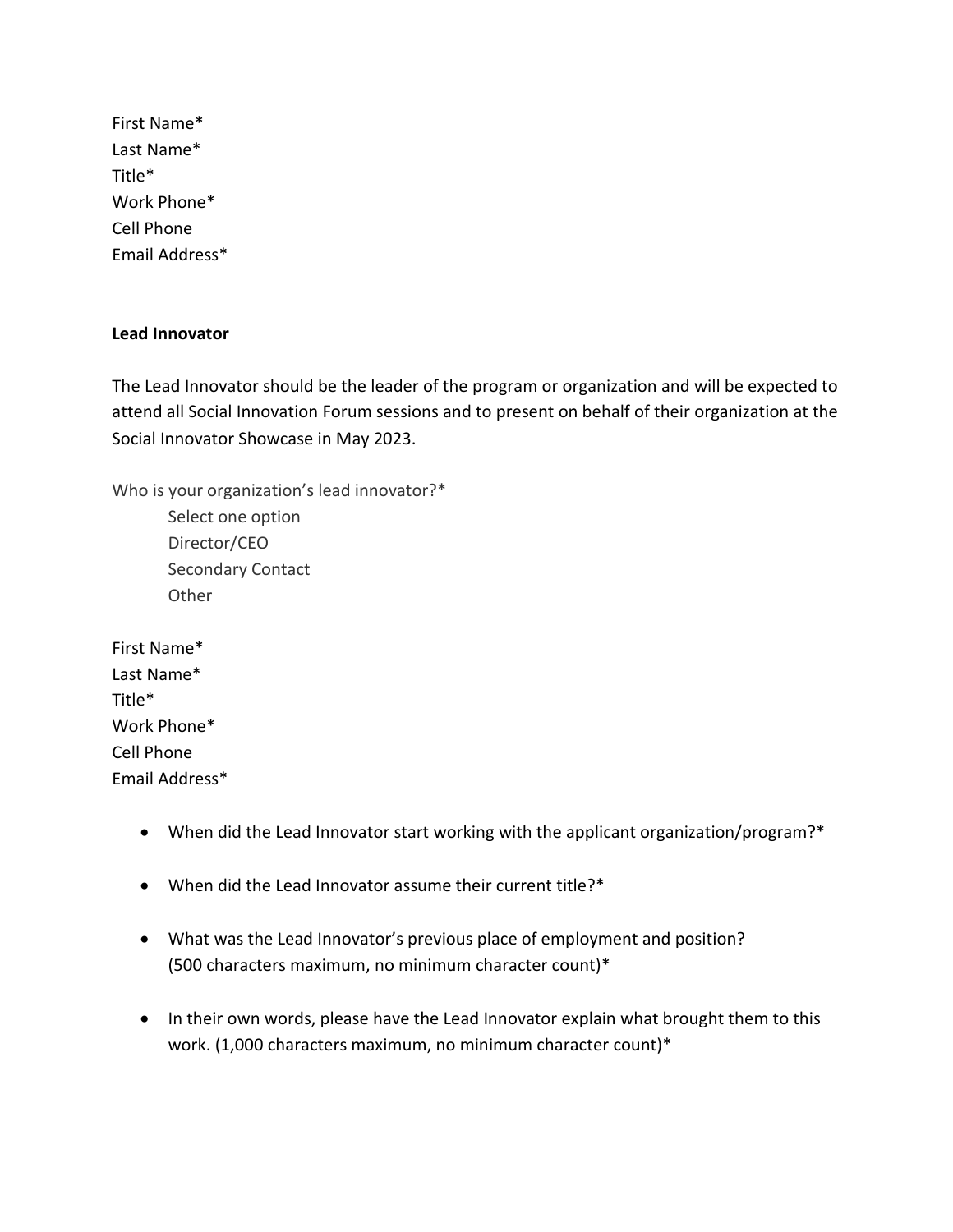### **Program Model**

- Please briefly describe what the applicant organization/program does. It is helpful for us to understand things like: main activities, locations/sites, target population(s), and number of current program participants, campaigns, initiatives, etc. (1,500 characters maximum, no minimum character count)\*
- How does the work of the applicant program/organization align with the social issue track you are applying for? (1,000 characters maximum, no minimum character count)\* *Please refer to the key characteristics mentioned in the track description*
- We believe social innovation is the process of finding, testing, and honing impactful and potentially transformative approaches that are responsive to the needs of community members, disrupt systems, and bring about systemic change. How is your model/approach innovative? How does your innovation make your work impactful? (1,000 characters maximum, no minimum character count)\*

### **Vision**

- What is the long-term vision of the applicant organization/program? *(i.e. how, in an ideal world, would its work impact the social issue as defined in the social issue track description?)* (1,000 characters maximum, no minimum character count)\*
- Share your goals, ideas, and plans for moving your organization toward its long-term vision. (1,500 characters maximum, no minimum character count)\*

# <span id="page-3-0"></span>**Financial and Staffing Information**

Please provide the following information for the applicant organization/program. If you are applying for a program of an organization, please list the program's financial and staffing information.

In the breakdown of FTEs (full-time equivalents), please count **paid** full and part-time staff, not volunteers (e.g. 1 full-time staff + 1 part-time staff = 1.5 FTEs or 3 part-time staff would also equal 1.5 FTEs)

- What is your fiscal year end?\*
- Please provide us with information about your organization for each of your organization's fiscal years from 2020 through 2022. If your 2022 fiscal year is not complete, please estimate this information.